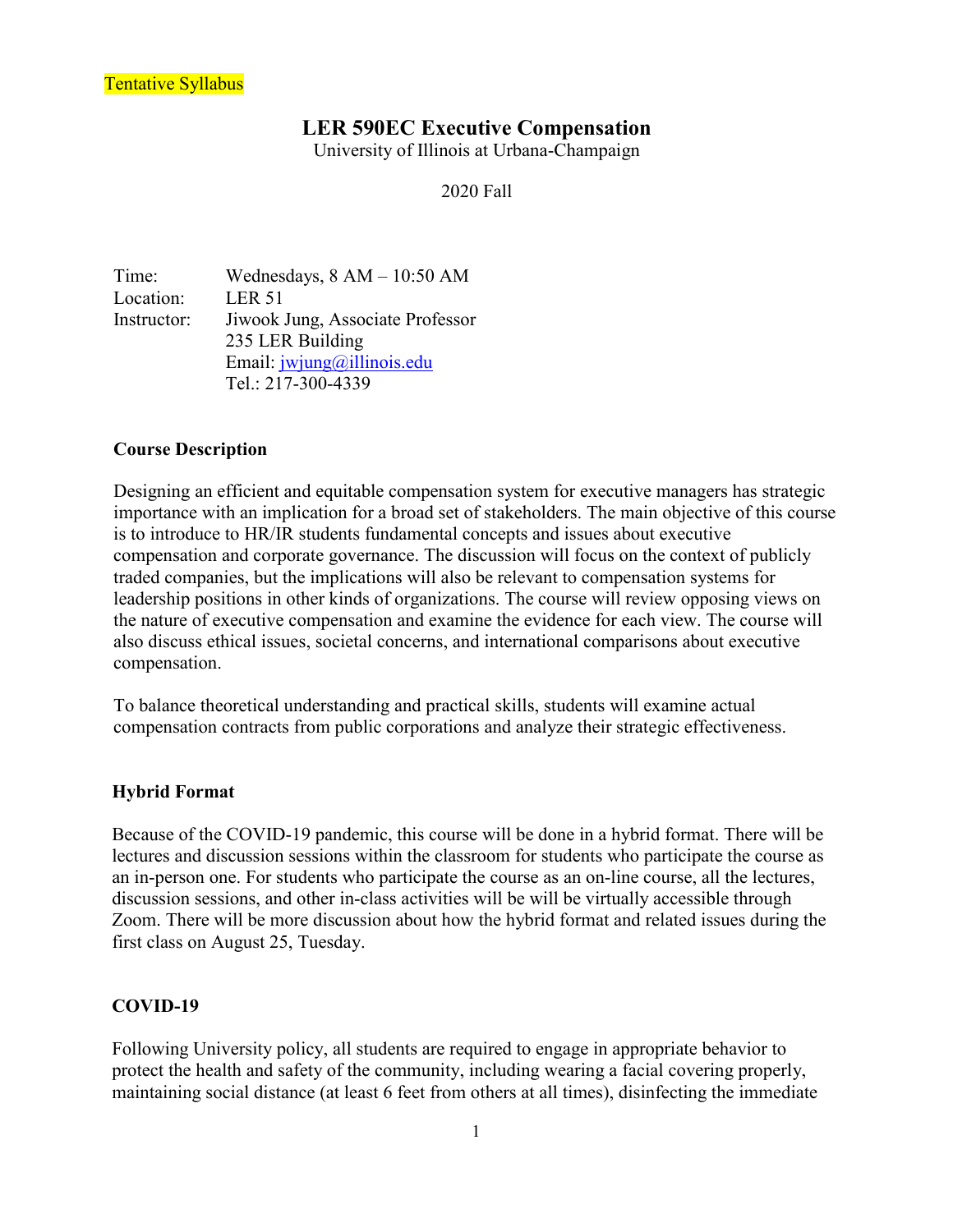seating area, and using hand sanitizer. Students are also required to follow the campus COVID-19 testing protocol.

Students who feel ill must not come to class. In addition, students who test positive for COVID-19 or have had an exposure that requires testing and/or quarantine must not attend class. The University will provide information to the instructor, in a manner that complies with privacy laws, about students in these latter categories. These students are judged to have excused absences for the class period and should contact the instructor via email about making up the work.

Students who fail to abide by these rules will first be asked to comply; if they refuse, they will be required to leave the classroom immediately. If a student is asked to leave the classroom, the non-compliant student will be judged to have an unexcused absence and reported to the Office for Student Conflict Resolution for disciplinary action. Cumulation of non-compliance complaints against a student may result in dismissal from the University.

#### **Course Requirements**

#### Readings:

This is a reading-intensive course. It is extremely important to come prepared for each class session. Assignments should be read and given some thought in advance of class. You will not be able to successfully complete the course without full understanding of the readings. Exams and other assignments are designed to ensure that you complete the readings and understand the concepts in them thoroughly.

Each week's readings typically consist of one or two conceptual pieces, one or two newspaper articles, and one business case (except for Week 1). The cases are carefully chosen to illustrate core concepts that are introduced in the conceptual pieces. The cases are intended to help you understand the concepts in a real-world setting and to provide the basis for class discussion.

Some information may seem dated, but consider it as relevant information that helps us understand historical background of the organization. The cases are not intended to provide upto-date information about the companies or regulatory policies. Keep in mind that our goal is to learn the underlying concepts rather than to know more about the specific companies featured in the cases.

#### Attendance and Participation:

Attendance is required at all class sessions. Attendance includes arriving on time and remaining until the end of the session. If you know ahead of time that you cannot attend class due to illness or civic duty (court appearance, jury duty, etc.), please notify the instructor immediately. Each student is allowed to miss no more than **TWO** classes in the semester. In addition, active student participation is essential to successful class sessions. Your ability to contribute comments that are relevant and insightful is highly valued in this course. You will be coldcalled to contribute to the class discussion (**10 percent** of the total grade).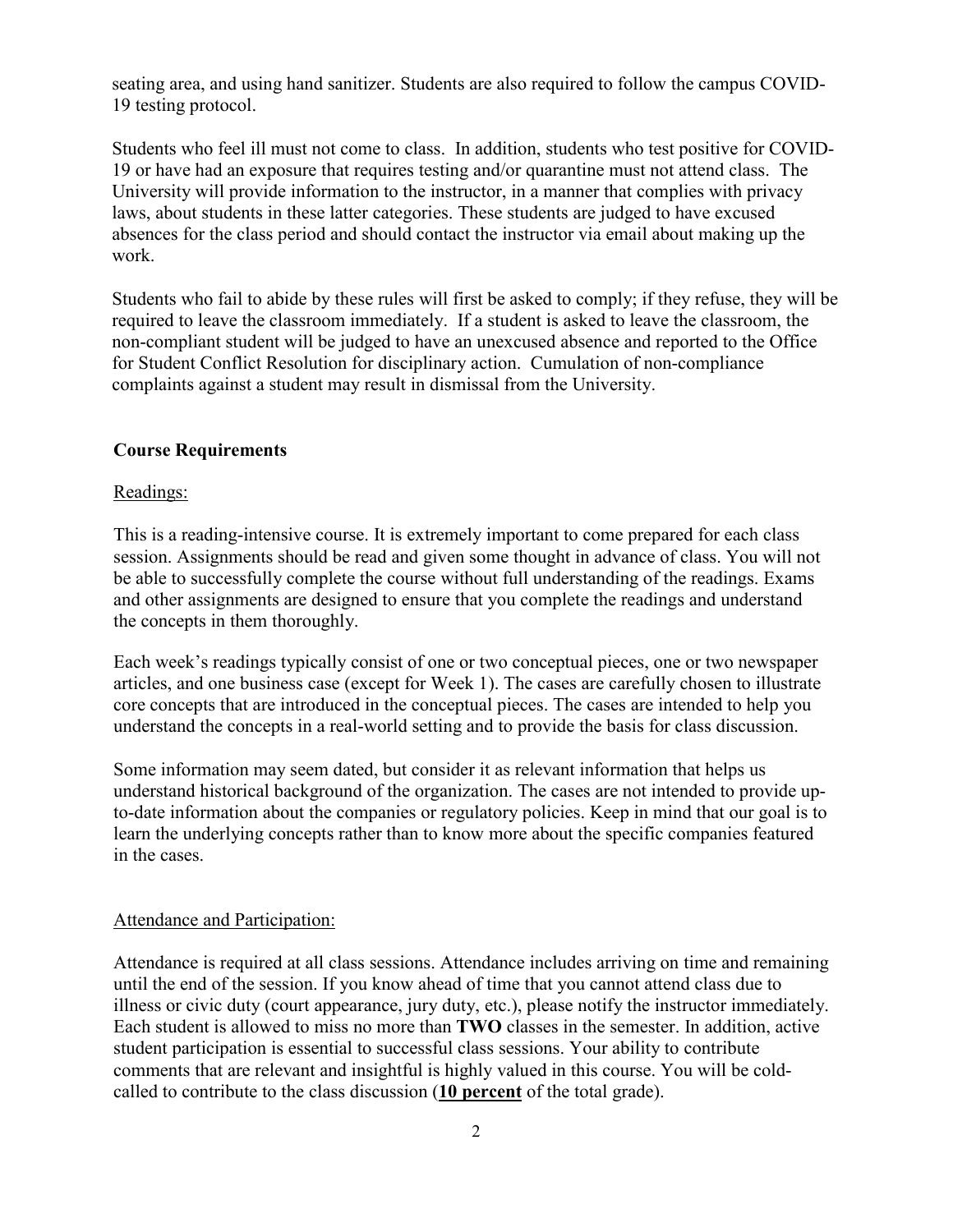#### Group Case Discussion and Summary:

Every week, there will be group discussion about a selected business case and related discussion questions. To facilitate constructive and meaningful discussion, each group will be asked to provide a short summary of discussion by the end of each class. After group discussion is done, each group will be given 20 minutes to summarize their discussion and highlight main conclusions, and submit the summary via **Compass**. Grading of discussion summary will be done on a **three-point scale—fail, pass (good), and pass (very good).** 

After the first class of the semester, the instructor will assign students to discussion groups of 3-4 students. Students will work with the group members throughout the semester for case discussion and the final group project. Group assignment will be done in a way to maximize diversity of group members.

### Mid-term Examination:

The exam will be at **8:00 AM - 11:50 AM** on **October 20, 2020**. The exam will cover all topics of the first half of the course. It will be open book, open notes. **The exam will be administered through the course website (compass 2g) during the class meeting in the classroom**. So you need to bring your laptop to do the test. Detailed guidelines for the exam will be provided in class. The exam will be worth **30 percent** of the total grade.

### Group Project: Final Paper and Presentation

The purpose of this group project is to give students an opportunity to apply their knowledge about executive compensation to a real-world example. Each group will conduct research on CEO compensation practices of a company they choose from the lists of Fortune 500 or Global Fortune 500 companies, using the company's annual reports and proxy statements over the last several years. Then, based on their research, students will decide how effective the company's executive compensation is and whether there are critical issues. In the last part, students will provide a set of recommendations so that the company can improve its executive compensation design and practices. **Preliminary outline** of the group project is due on **November 16, 2020, Monday at 5 PM**. The **group project report** is due on **December 8, Tuesday by 5 pm**. More details about the report will be provided after the Spring break.

In addition to the final report, there will be **group presentations** in **Week 15** (December 1). The presentation will be done online through Zoom.

### **Course Materials**

1. **Compass**. Some readings in PDF are available on the Illinois Compass 2g website forthis course. See the section "Course Website" below for more information.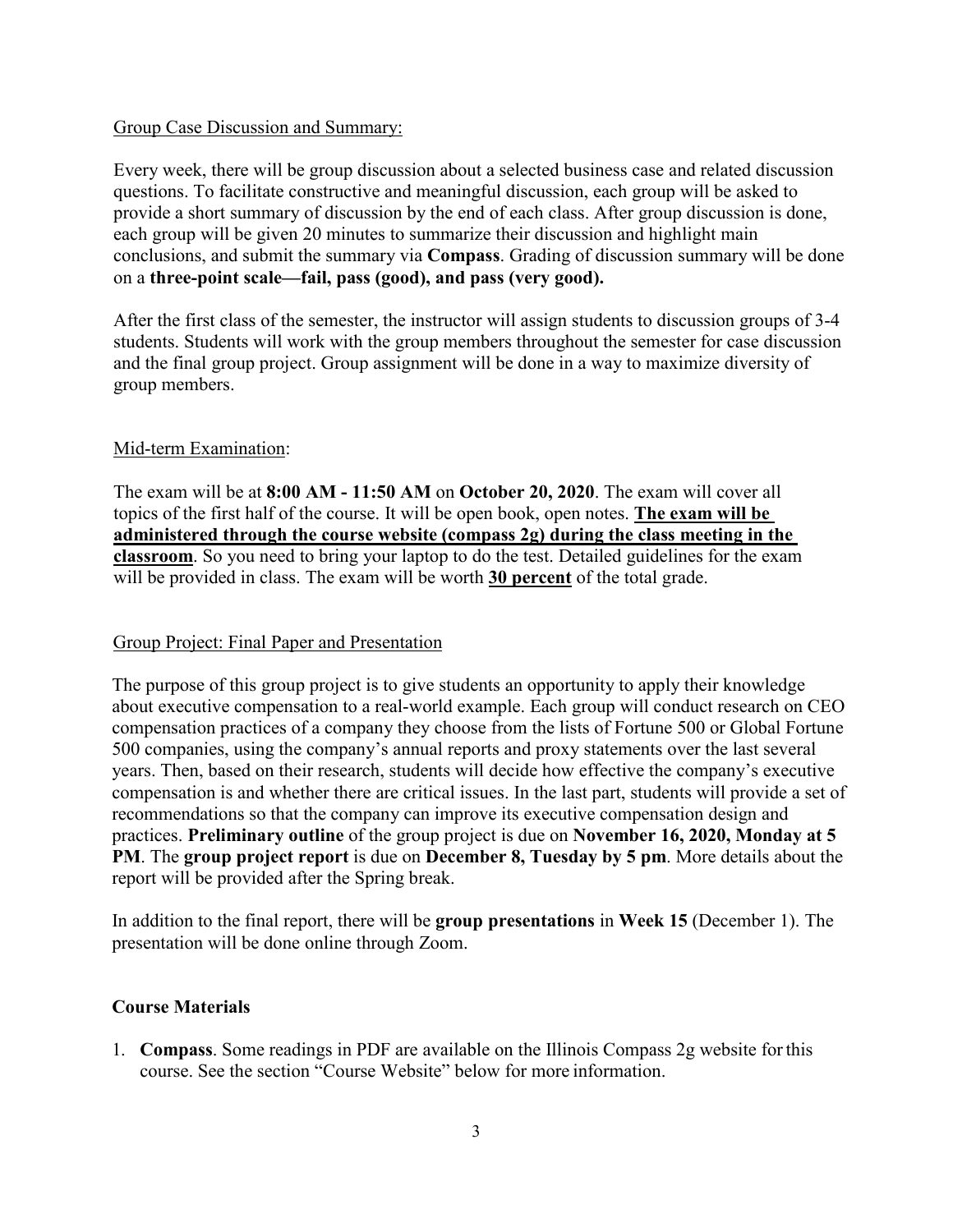2. **Harvard Business Publishing website**. All cases are available for purchase on theHarvard Business Publishing website at: [https://hbr.org/store/case-studies.](https://hbr.org/store/case-studies)

On the course schedule below, each reading has its source noted in the brackets (e.g., **[Compass]**). You do not need to purchase any textbook for this course.

#### **Evaluation**

|                                | $\frac{0}{0}$ |
|--------------------------------|---------------|
| Attendance and Participation   | 10%           |
| Case Discussion and Summary    | 20%           |
| Mid-Term Exam                  | 30%           |
| Final Group Paper/Presentation | 30%/10%       |
|                                |               |
| Total                          | 100%          |

#### **Calculation of Course Grades**

The final letter grade will be "generally" based on the following scale:

| <b>LETTER GRADE</b> | <b>TOTAL SCORE</b> |
|---------------------|--------------------|
| $A+$                | 97-100             |
| A                   | 94-96.5            |
| $A-$                | 90-93.5            |
| $B+$                | 87-89.5            |
| B                   | 84-86.5            |
| $B -$               | 80-83.5            |
| $C+$                | 77-79.5            |
| $\mathcal{C}$       | 74-76.5            |
| $C-$                | 70-73.5            |
| $D+$                | 67-69.5            |
|                     | <b>Below 66.5</b>  |

#### **Course Website**

A website for this course (LER 590EC) is set up at Illinois Compass 2g at [https://compass2g.illinois.edu/.](https://compass2g.illinois.edu/) Required readings, PowerPoint slides, case memo questions, and useful resources will be posted there. Please check frequently for updates. When the level of class attendance declines, the instructor may reduce the amount of information contained in the PowerPoint slides posted on Compass in order to encourage attendance.

#### **Academic Integrity**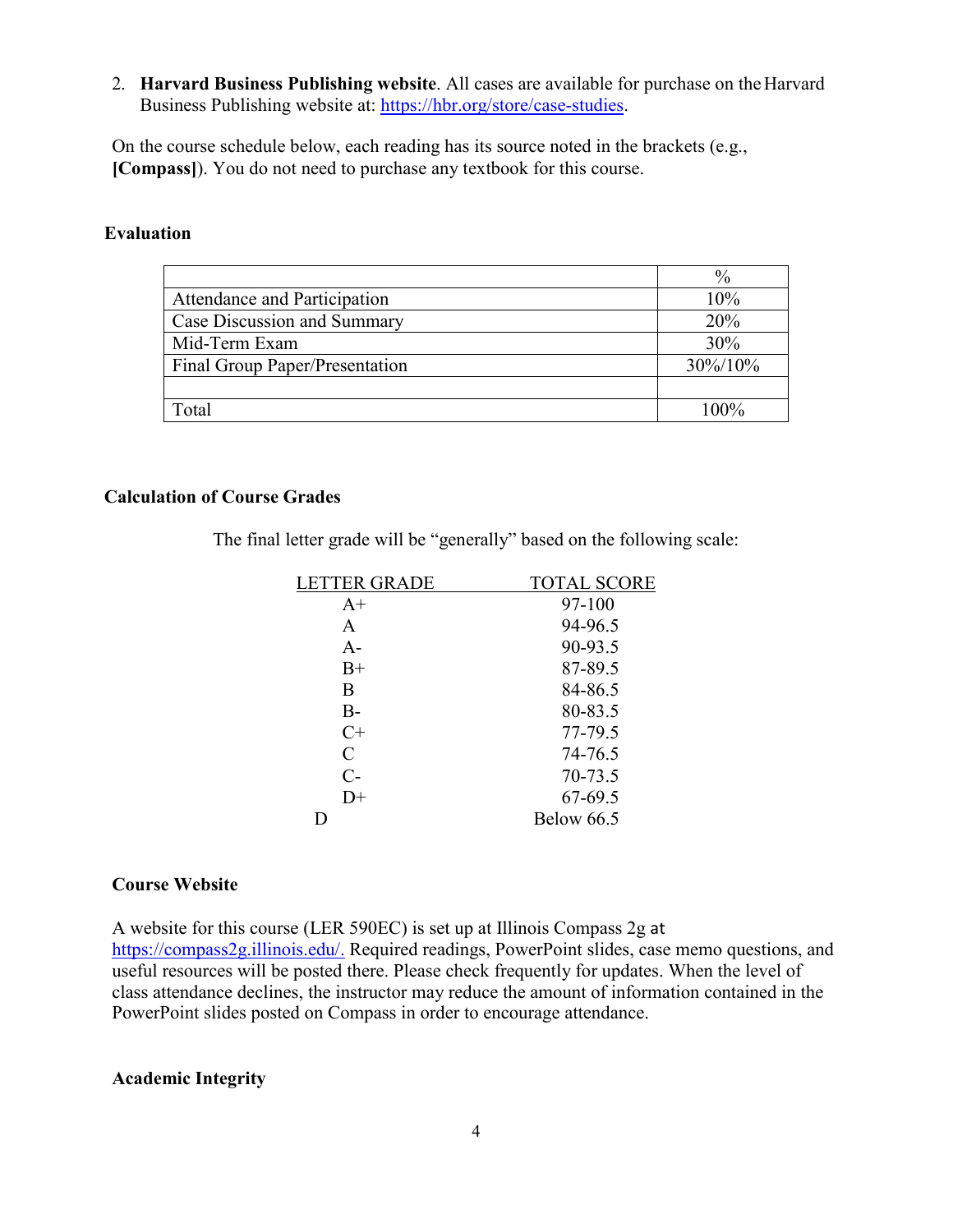In order to maintain a vigorous and healthy learning environment in the classroom, it is critical that no member of the class engage in or tolerate academic fraud, such as cheating or plagiarism. We believe strongly in giving certain liberties to students, and in return we expect honest and honorable conduct, including compliance with the University of Illinois' Student Code (see [http://admin.illinois.edu/policy/code f](http://admin.illinois.edu/policy/code)or details).

Since our reading materials and discussion topics include examples from well-known companies, it is often the case that relevant information can be found in the sources other than designated course materials (for example, the Internet, magazines, newspaper, etc.). Whereas referring to external sources is fine and encouraged, it may be tempting to use or copy information from such sources in your course assignment *without proper acknowledgement of the sources*. Such action is considered **plagiarism** and strictly prohibited. Brief guidelines about what constitutes plagiarism and how to avoid it will be provided during the class, but it is ultimately the students' responsibility to educate themselves about the risk of plagiarism and avoid committing it. Carefully review the University policy governing academic integrity and plagiarism, including the Student Code Article 1, Part 4, §1-402 "Infractions of Academic Integrity" [\(http://admin.illinois.edu/policy/code/article1\\_part4\\_1-402.html\)](http://admin.illinois.edu/policy/code/article1_part4_1-402.html). Not knowing the policy is not an excuse.

This policy applies to **all** written assignments of this course, including case memos and exam answers. Any incidence of plagiarism will be handled according to the official University policies and reported to the University administration.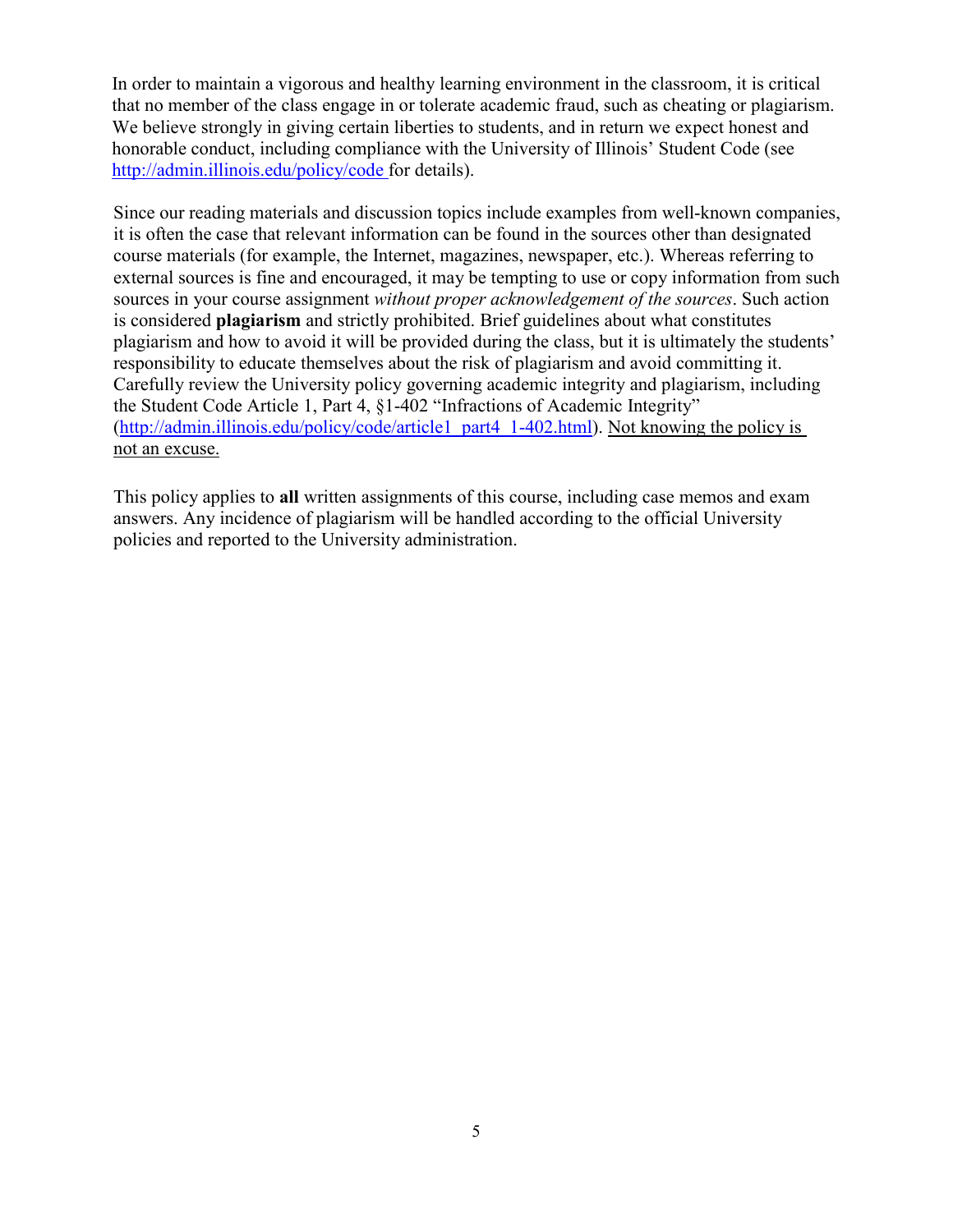## **Course Schedule**

## **Week 1 (August 25): Introduction**

## **Week 2 (September 1): Corporate Governance**

- Margaret M. Blair. 1995. Ownership and Control. Washington, DC: Brookings Institution. Chapter 2, pp.17-76 (skip pp.33-44, sections "More on the role of debt and equity," "The mix of debt and equity matters," and "How real is the distinction between debt and equity.") **[Compass]**
- Case: "Apple: Corporate Governance and Stock Buyback," Haskayne School of Business, Case #W14736.

# **Week 3 (September 8): CEO Labor Market**

- Rakesh Khurana. 2002. Searching for a Corporate Savior: The Irrational Quest for Charismatic CEOs. Princeton, NJ: Princeton University Press. Chapters 2 and 3, pp. 20-40, 51-80.
- Case: Rakesh Khurana. 2002. Chapter 1 ("Everyone Knew He Was Brilliant: The Wooing of Jamie Dimon"), pp. 1-19.

## **Week 4 (September 15): A Primer on Executive Compensation**

- Kevin J. Murphy. 1999. "2.3. The Components of CEO Pay" and "2.4. Who Sets CEO Pay?" from Handbook of Labor Economics, Vol. 3, edited by O. Ashenfelter and D. Card, Elsevier: New York, pp. 2497-2518. **[Compass]**
- Peer Fiss. 2016. "A Short History of Golden Parachutes." Harvard Business Review, October 3, 2016.
- James B. Stewart. 2017. Metaphor for G.E.'s Ills: A Corporate Jet with No Passengers. New York Times, November 2, 2017 **[Compass]**
- Case: "CEO Compensation at GE: A Decade with Jeff Immelt," Harvard Business School, Case #9-112-003.

## **Week 5 (September 22): Stock Options and Long-Term Incentive Pay**

- Randall A. Heron, Erik Lie, & Tod Perry. 2007. "On the use (and abuse) of stock option grants." Financial Analysts Journal, 63(3): 17-27. **[Compass]**
- Mark Maremont and Charles Forelle. 2006. "Bosses' pay: How stock options became part of the problem." Wall Street Journal, December 27, 2006. **[Compass]**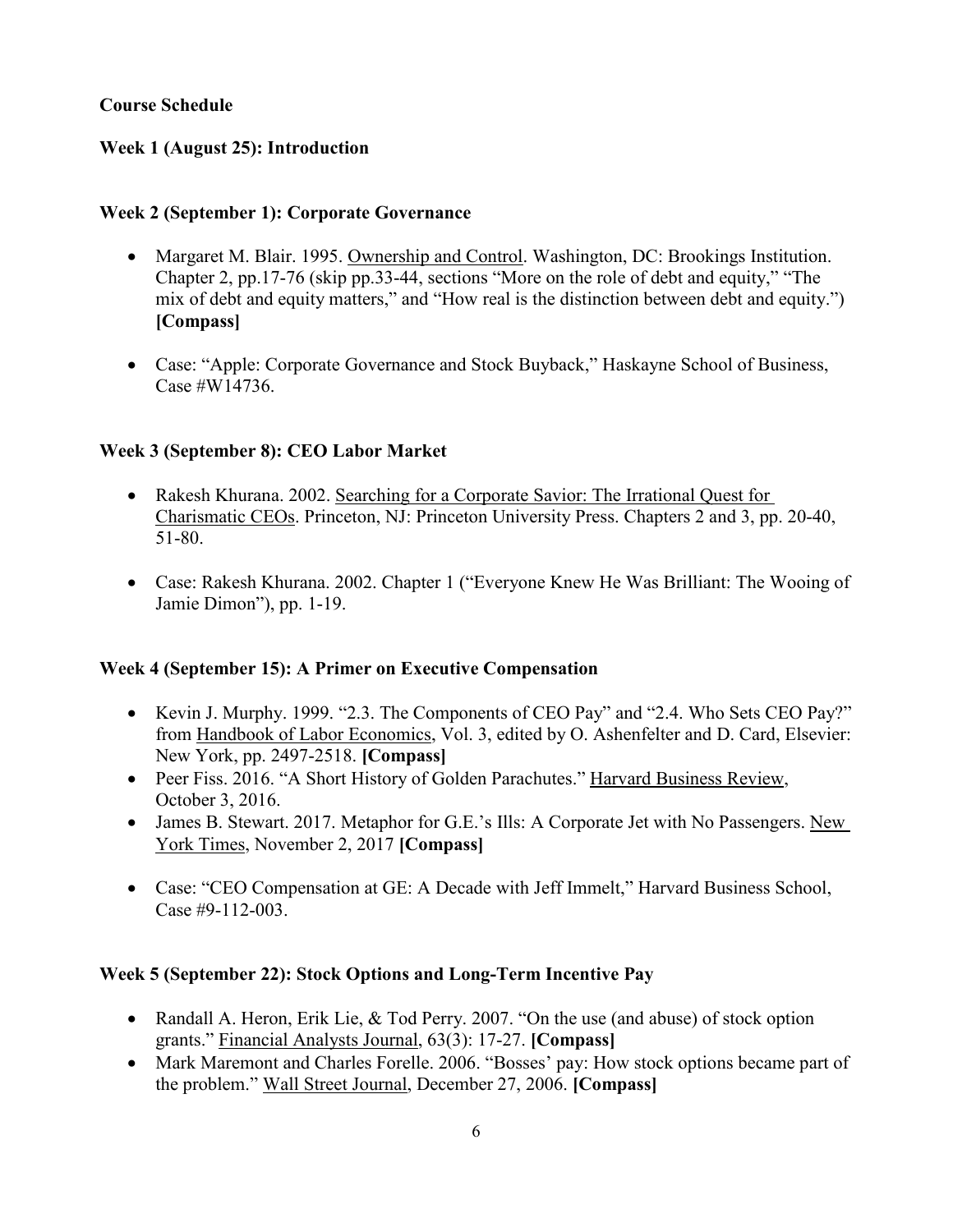• Case: "Executive Compensation at Nabors Industries: Too Much, Too Little, or Just Right?" Stanford Graduate School of Business Case: CG-5.

# **Week 6 (September 29): The Dark Side of Stock Options**

- Wm Gerard Sanders and Donald C. Hambrick. 2007. "Swinging for the Fences: The Effects of CEO Stock Options on Company Risk Taking and Performance." Academy of Management Journal, 50(5):1055-78. **[Compass]**
- Natasha Burns and Simi Kedia. 2006. "The Impact of Performance-Based Compensation on Misreporting." Journal of Financial Economics, 79(1):35-67. **[Compass]**
- Case: "Al Dunlap at Sunbeam." Harvard Business School, Case #9-899-218.

# **Week 7 (October 6): Pay for Performance**

- Michael C. Jensen and Kevin J. Murphy. 1990 [2010]. "CEO Incentives: It's Not How Much You Pay, But How." Harvard Business Review, May- June, pp.3-18 (Reprinted in 2010 in the Journal of Applied Corporate Finance, 22(1): 64-76). **[Compass]**
- Lucian Bebchuk and Jesse Fried. 2004. Pay Without Performance: The Unfulfilled Promise of Executive Compensation. Cambridge, MA: Harvard University Press. Chapter 1, pp.15- 22. **[Compass]**
- Case: "General Dynamics: Compensation and Strategy (A)" Harvard Business School, Case #9-494-048.

# **Week 8 (October 13): Psychological and Political Factors**

- Lucian Bebchuk and Jesse Fried. 2004. Pay Without Performance: The Unfulfilled Promise of Executive Compensation. Cambridge, MA: Harvard University Press. Chapter 2, pp.23- 44; Chapters 5-6, pp.61-86. **[Compass]**
- Peter Whoriskey. 2011. "Cozy Relationships and 'Peer Benchmarking' Send CEOs' Pay Soaring." Washington Post, October 3, 2011. **[Compass]**
- Case: "AFL-CIO: Office of Investment and Home Depot." Harvard Business School, Case #9-407-097.

# **Week 9 (October 20): Mid-Term Exam**

# **Week 10 (October 27): Did Wall Street's Bonus Culture Cause the Global Financial Crisis of 2008?**

• Money, Power, and Wall Street, PBS Documentary available at [https://www.pbs.org/wgbh/frontline/film/money-power-wall-street/#video-4.](https://www.pbs.org/wgbh/frontline/film/money-power-wall-street/#video-4)